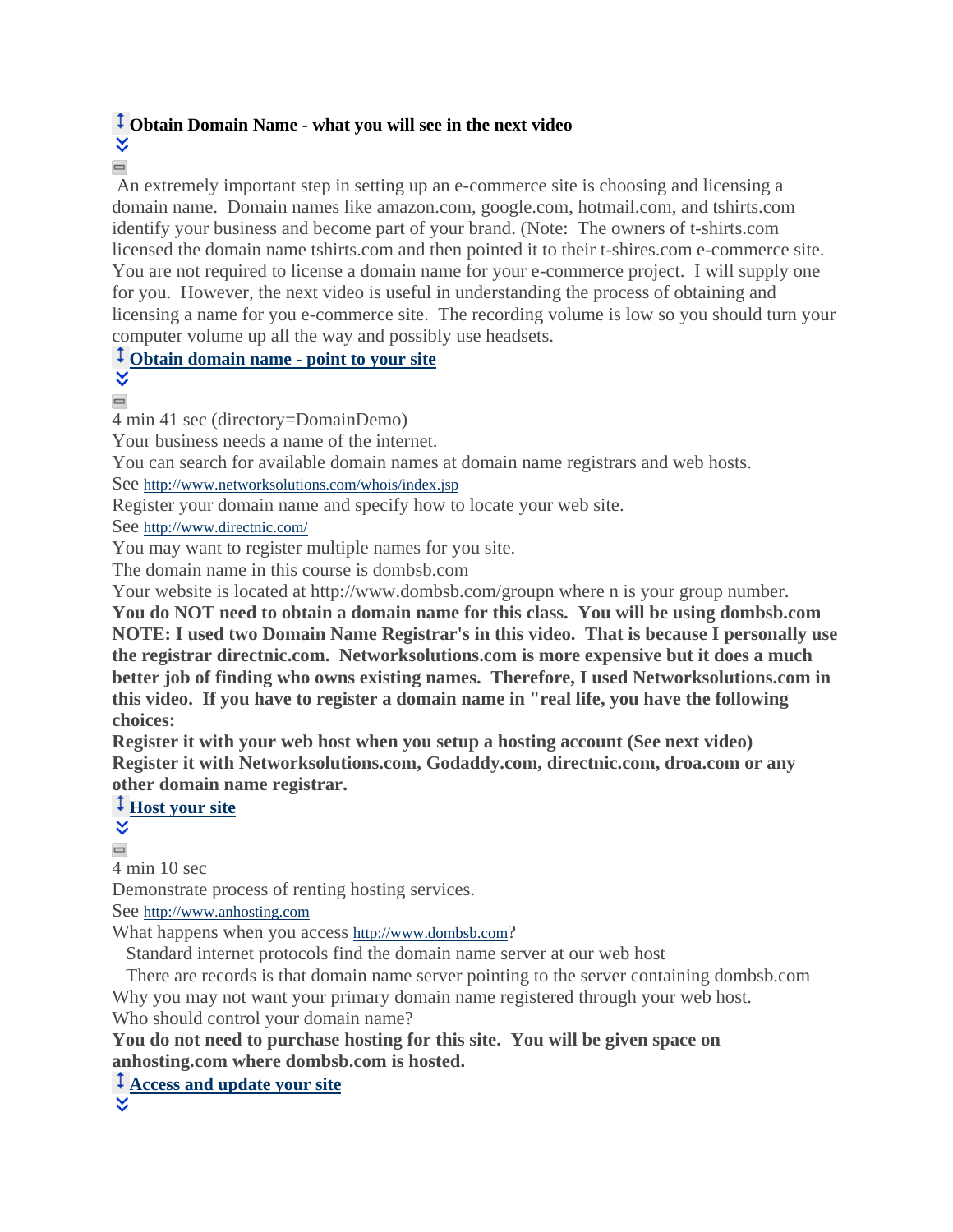$\qquad \qquad =$ 

6 min 13 sec (directory=BuildWebPage)

Select an internet development tool (Dreamweaver)

Provide site access information to the development tool

FTP = File Transfer Protocol

www.northshorechoral.com will receive your files

your id points to a specific directory (dombsb/groupn) on northshorechoral.com

your id is groupn@northshorechoral.com where n is your group number

your password is groupn where n is your group number

There is already a home page (index.html) on your site

Download your home page, update it, re-upload it, and access is over the internet.

## **Using [Dreamweaver](http://www.millerjw.com/dom/gsb622online/ecommerce/definesite.pdf) to transfer web pages to your web site**

¥  $\qquad \qquad \qquad \Box$ 

 $\bullet$ 

This document has step-by-step instructions (with pictures) on how to define your site to Dreamweaver so that you can transfer web pages that you build on your local computer to your web host. It also expalins how you can copy pages from your web host to your local computer.

# *Build [Home](http://www.millerjw.com/dom/gsb622online/BuildHomePage/BuildHomePage.html) Page*

×.  $\qquad \qquad =$ 9 min 18 sec Build your homepage using Dreamweaver Start Dreamweaver Use the Site you defined previously. Create your homepage using one of the Dreamweaver templates (File/New - select HTML and then select one of the templates). Modify the template Dreamweaver gives you Save it as index.html Upload it to your site. Check your work at www.dombsb.com **Build [About](http://www.millerjw.com/dom/gsb622online/BuildAboutPage/BuildAboutPage.html) Page** ×, 4 min 3 sec Use the same process you used for the home page Use file name "about.html". **Link Home and About Pages [together](http://www.millerjw.com/dom/gsb622online/LinkHomeAndAbout/LinkHomeAndAbout.html)** ×.  $\qquad \qquad =$ 4 min 19 sec Update the sidebar (menu) on the About Page Create the links on the About Page Update the sidebar(menu) on the Home Page Create the links on the Home Page Upload the Home and About Pages to your web site Test your changes using a browser.

#### **How to Update Your Site and access [resources](http://www.millerjw.com/dom/gsb622online/ecommerce/websitelogistics.html) available to you**